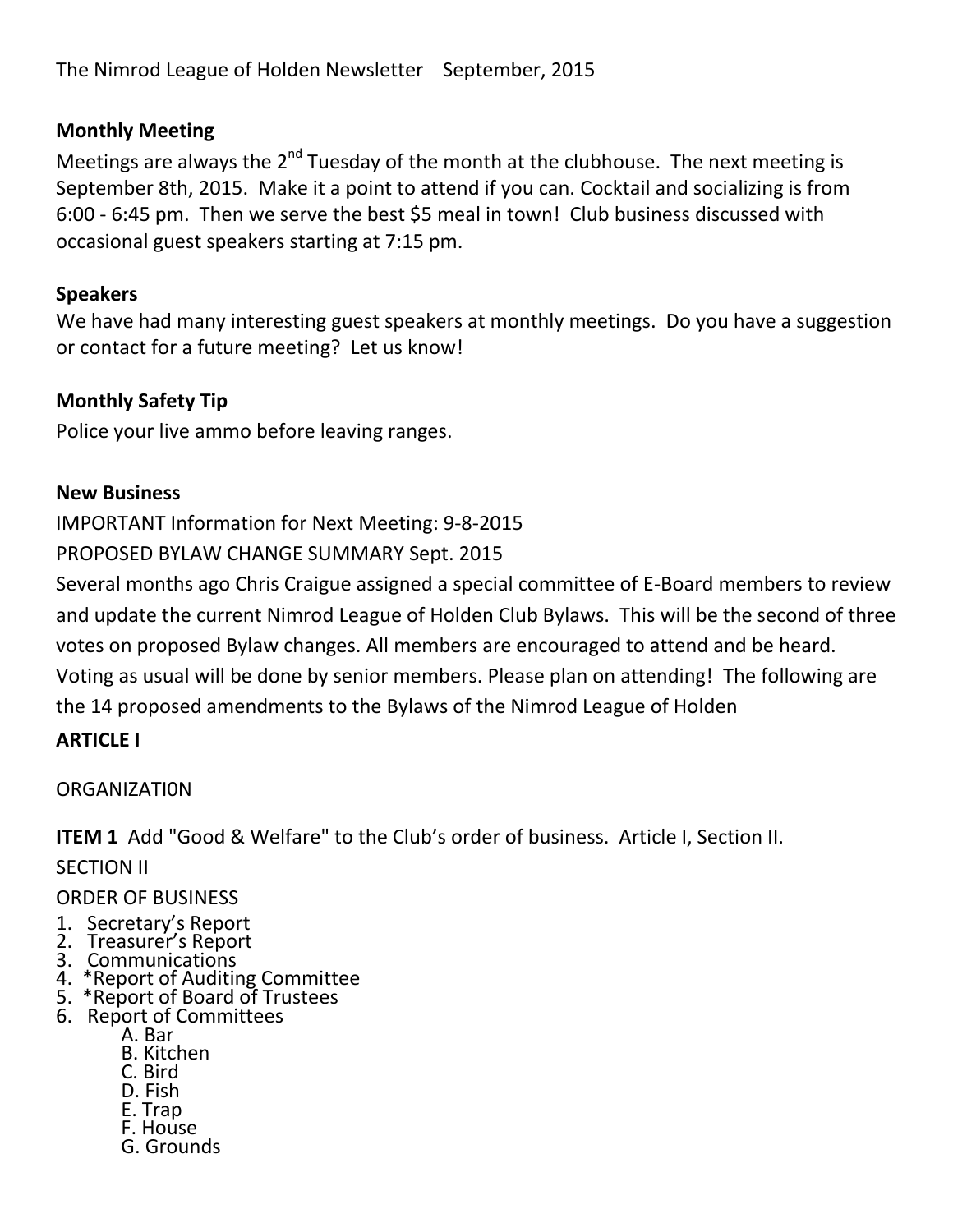H. Rifle Range I. League Delegates J. Game K. Archery L. Land Use M. Membership N. Revenue O. Special appointed committees P. Good and Welfare 7. Welcome new members 8. Applications for new members 9. Vote on new members 10. Old and unfinished business 11. New business 12. Good and Welfare 12. Motion for adjournment \* Quarterly Meeting Only **ARTICLE V**

DUTIES OF THE OFFICERS

**ITEM 2** Increase the discretionary spending limit of the President from \$100 to \$500. Article

V, Section I

SECTION I

The President shall preside at all meetings of the Club and act as Chairman of the Board of the Trustees and Chairman of the Executive Board. He shall appoint and replace all committee chairmen, unless otherwise ordered by the Membership. He shall see that officers and committees perform their duties in a proper manner. He shall hold responsible all chairmen for the composition and submission of an annual budget for their committee. He may spend a sum of money not to exceed \$500.00 without Executive Board or Membership approval for any expenditure that he deems necessary prior to the next monthly membership meeting. He shall report such expenditure to the Nimrod League of Holden, Inc. at its' next monthly membership meeting.

**ITEM 3** Redact language in Article V, Section III pertaining to the duties of the Secretary

tracking membership as this is in fact managed by the Membership Committee. Article V,

Section III

#### SECTION III

The Recording Secretary shall keep a full and accurate account of the proceedings of each meeting of the club, and shall act as clerk of the Board of Trustees and Executive Board. The Secretary shall preserve and file all reports affirmed and accepted by the Club, post notices of meetings and perform such other duties as may be required of him. The Secretary shall also keep a record of the post office address of all members. He shall report to the President all suspended members and report to the club at each monthly membership meeting the names of all members dropped from the rolls since the last previous monthly membership meeting. He shall turn over all monies received by him to the Treasurer.

**ITEM 4** Attempt to clarify the role of the Trustees. Article V, Section V.

SECTION V

As defined by Merriam-Webster: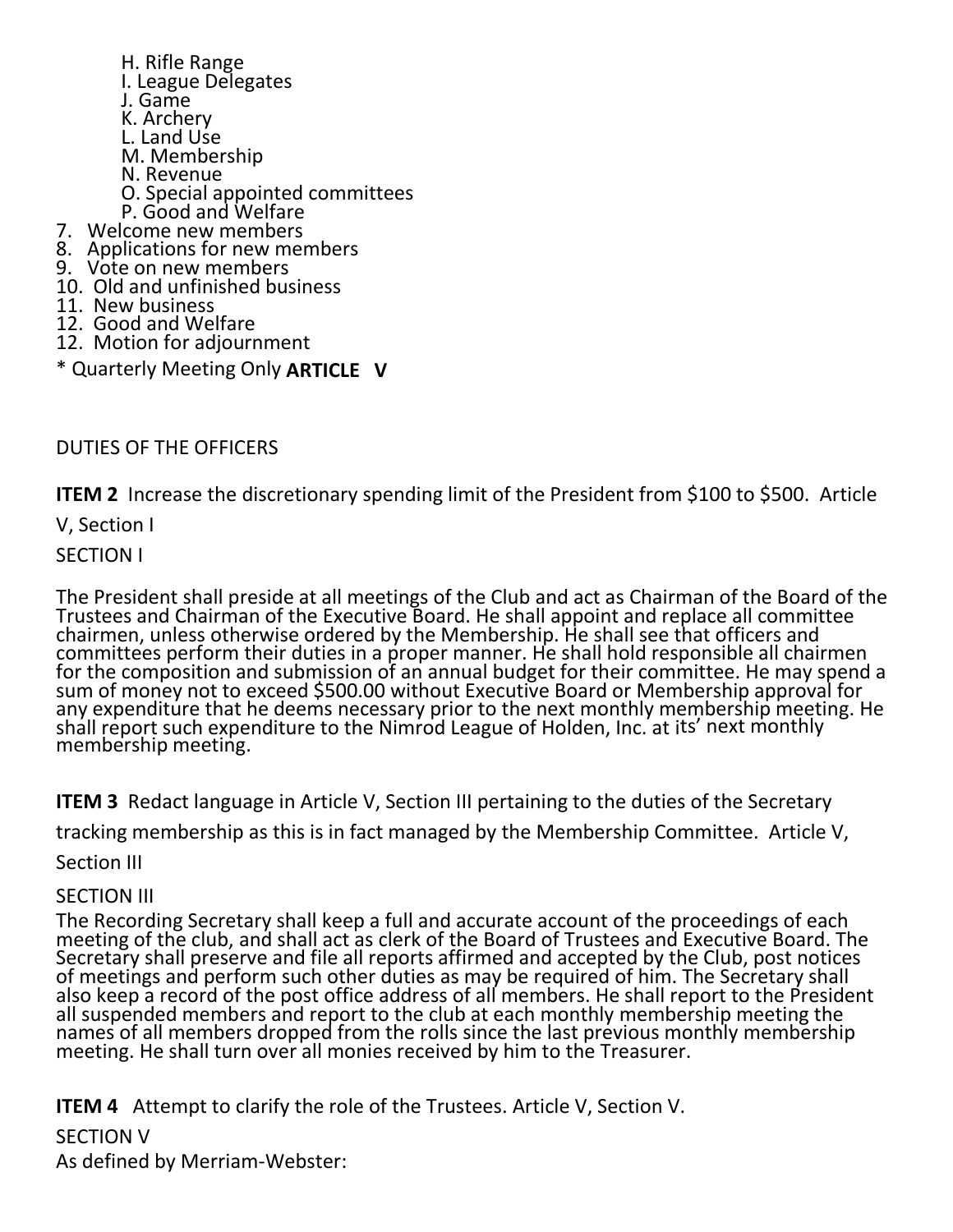Trustee

 :A person or organization that has been given responsibility for managing someone else's property or money through a trust.

:A member of a group that manages the money of an organization.

 :A natural or legal person to whom property is legally committed to be administered for the benefit of a beñeficiary (as a person or a cháritable órganization)

The Board of Trustees, as named in SECTION II of ARTICLE III, shall act as fiduciaries and asset managers for the Nimrod League of Holden and as such shall hold, manage and oversee in the name of the Club all its funds. They shall deposit, exchange or transfer these holdings or any part thereof in some reliable trust or banking or investment company when required so to do by a two-thirds vote of the Senior members in good standing at a monthly or special membership meeting. They shall report in writing the deposit or withdrawal of such funds whenever required by the Senior membership and to furnish the Recording Secretary with all items as pertaining to their duties. They shall submit a detailed report of all funds in their custody and the condition thereof at the close of each fiscal quarter at Membership and Executive Board meetings. The Board of Trustees shall act as the Auditing Committee.

**ITEM 5** Increase our "hard stop" limit on expenditures from \$100,000 to \$750,000. Article VI,

Section IV.

#### SECTION IV

In the event the funds in the treasury are not in excess of seven hundred fifty thousand dollars \$750,000.00, no appropriations shall be made except payment of current expenses.

### **ARTICLE VII**

### CHAIRMEN APPOINTMENTS

**ITEM 6** President Appoints Chairman to Good and Welfare Committee. Article VII, Section I. SECTION I

The chairman of the following committees must be appointed by the president according to ARTICLE V SECTION I at the monthly membership meeting in January.

- 1: Bar
- 2: Kitchen
- 3: Bird
- 4: Fish
- 5: Trap
- 6: House
- 7: Grounds
- 8: Rifle Range
- 9: League Delegates
- 10: Game
- 11: Archery
- 12: Land Use
- 13. Membership
- 14. Revenue
- 15. Special Appointed Committees
- 16. Good and Welfare

DUES AND MEMBERSHIP

**ITEM 7** Raise Application Fee from \$40 to \$50. Article IX, Section I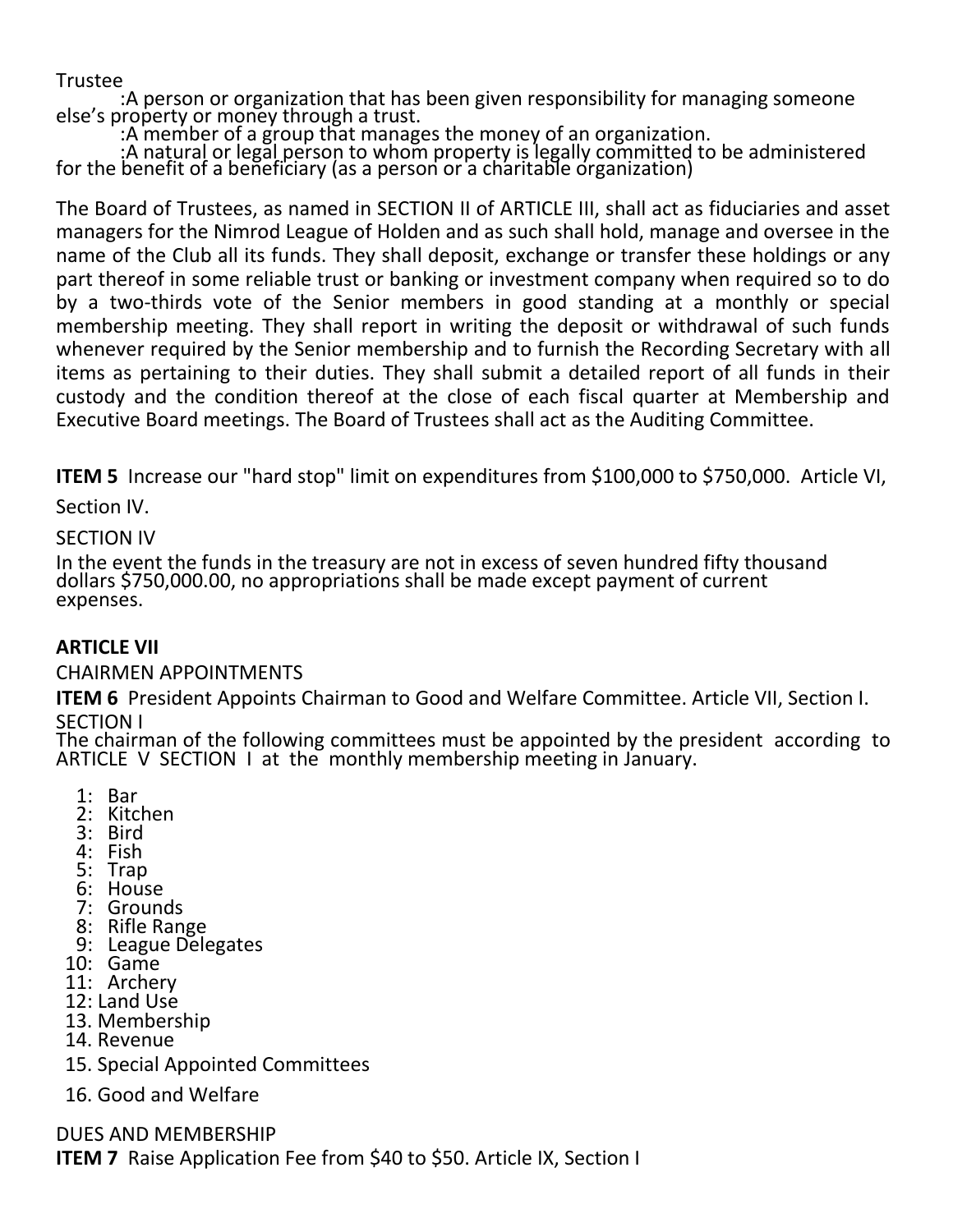## SECTION I

Each application for membership must be accompanied by one year's dues according to SECTION II of this Article and an application fee of \$50.00 for Associate or Family membership (There will be no application fee for Junior membership). This amount shall be in addition to the fee pay for the first year's membership dues. Each application for membership into the Nimrod League of Holden Inc. shall be presented to the Investigating Committee. Upon receiving the report from the Investigating Committee, the Senior members in good standing shall take a yea or nay vote. If an application is received and read at the Executive Board meeting in October and voted on favorably at the membership meeting in November, the applicant will receive membership privileges through the following calendar year. In case of rejection of any candidate, the amount thus paid shall be refunded. A majority of those voting shall be necessary for election to membership.

**ITEM 8** Reinstitute mandatory work expectation for Club members. Article IX, Section Ia.

#### SECTION I{a}

A minimum of 8 hours of club related service is required by each member annually. 4 hours of club related service may be attendance at monthly meetings, the remainder should be work hours. Work hours may be assigned and approved by any club officer or committee chairman. Life Members are exempt from this requirement at their own discretion. Individual exemptions must be submitted and approved by the Executive Board. All work time is to be tracked by individual members and is based upon an honor system. All members will sign and attest to their minimum work hours on their annual membership renewal form. All those failing to meet the minimum service hours required will be assessed an additional \$50 annual fee.

**ITEM 9** Raise annual dues from \$80 to \$100. Article IX, Section II.

## SECTION II

The yearly dues to the Nimrod League Of Holden Inc. shall be \$100.00 for Senior Members, \$100.00 for Associate members, \$150.00 for Family membership, \$40.00 for Junior members which shall pay for membership from January 1<sup>st</sup> to December 31<sup>st</sup>.

**ITEM 10** Changes language directing members pay dues to Nimrod League of Holden rather than the Secretary. Article IX, Section III.

SECTION III

All dues must be paid to the Nimrod League of Holden as of January 1<sup>st</sup> of each year. A grace

period will be extended to March 31<sup>st</sup> for payment of dues. Any member failing to pay his dues on or before this date shall be instantly dropped from the rolls.

**ITEM 11** Redact defunct language in Article IX, Section VIII reflecting current Senior members would remain Senior members after the development of the new Associate member

designation. Article IX, Section VIII.

### **SECTION VIII**

Senior members are Associate members who have been recommended by a Senior member and the Executive Board for Senior membership. He or she must have been a member in good standing for a minimum of two (2) years. The club shall take action on the recommendation by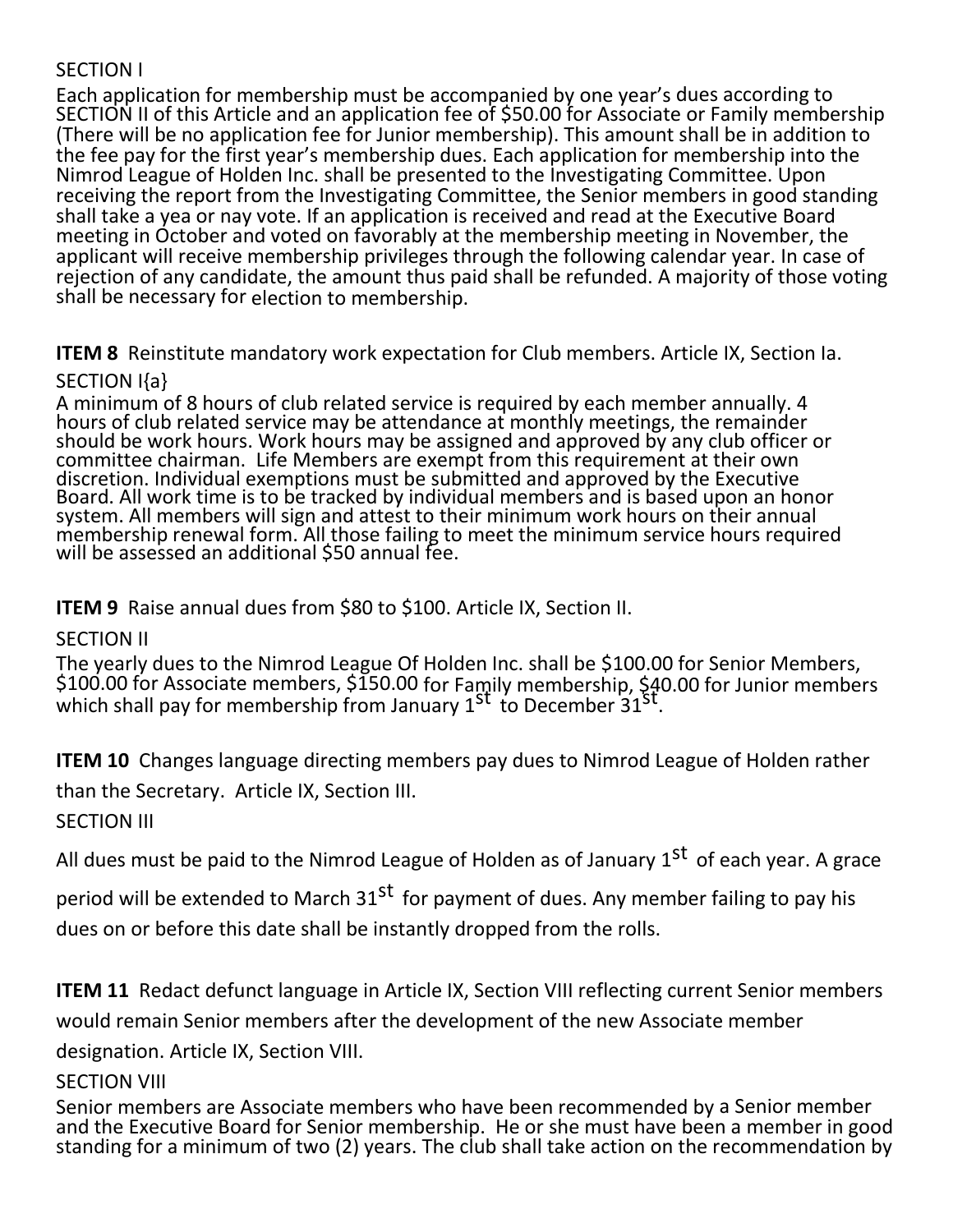a yea or nay vote at the end of a regular club meeting. Two thirds of those voting shall be necessary for election to Senior membership. All Senior Members prior to the institution of Associate membership will remain Senior Members.

**ITEM 12** Changes language directing members to notify the Secretary of change of address to

notify Nimrod League of Holden, as this information is tracked by the Membership Committee.

Article X Section II.

## SECTION II

Any member refusing to furnish the Nimrod League of Holden with his address, or failing to notify the Club within 30 days of any change of the same, shall be deprived of all benefits of the Club until he does so.

**ITEM 13** Provides language regarding a process for a members' dismissal from the Club.

Article X, Section III.

SECTION III

Any member exhibiting gross disregard for the Bylaws and Standing Rules of the Club may be called before the Executive Board. Following a majority vote of the Executive Board, the member in question will be referred to the Membership for vote and be subject to suspension from the Nimrod League of Holden.

**ITEM 14** Reflect that the Club relies upon bylaws, standing orders and committee guidelines

for its' successful operation. Article XI, Section V.

SECTION V

The Nimrod League of Holden utilizes a number of Standing Rules and Committee Guidelines as directives for the appropriate use of our clubhouse and grounds. While these regulations are not codified in the Clubs' Bylaws and are subject to change, they are vital to the safe operation of the Club and are strictly enforced.

## **Membership**

Membership has reached the 300 limit cap and there is a short waiting list to join. Please notify the club membership chairperson if you have a change of address, change phone number, or change your E-mail address.

Bud Clark and Ed Reitz have been nominated and approved by the E-Board to become senior members. The members vote will be taken at the September members meeting.

# **Board of Trustees**

Our investments have suffered a bit due to the recent fluctuations in the market.

# **Trap/Skeet**

Trap/skeet is doing well. Come down and shoot on Thursday nights! Chef Larry Josti is grilling sausage, hamburgers, hotdogs and other treats in our kitchen. Don't own a shotgun yet? No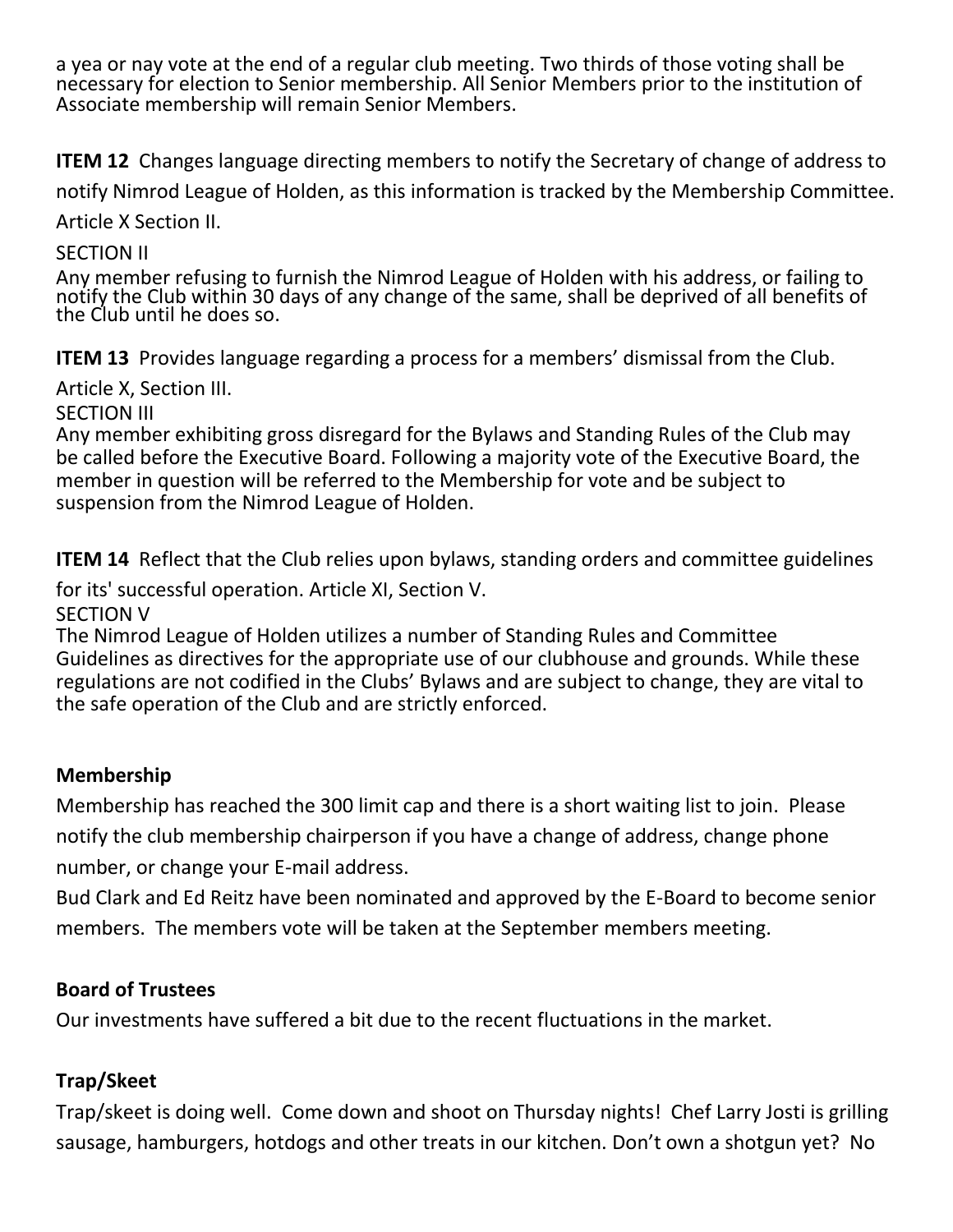problem! We always have members who are willing to educate and teach safe shooting Thursday nights. Always a willing shooter available with a loaner gun to assist new members!

## **Kitchen**

Kitchen Clean-Up will be Saturday, Sept. 12, 2015, with a delicious meal by Bruce Ebbeson after! This is a good day to get your volunteer hours in.

Bruce is requesting striped bass donations for the next game dinner. Bass donations may be left in the club house kitchen freezer. Please call Bruce at 508-853-1589 for information or when making a donation.

The club has installed an air conditioner in the kitchen to help keep the kitchen temperature down during the summer months. A whole house fan has been installed in the hallway ceiling.

## **Rifle Range**

Please make sure that your shots will hit the sand backstops and/or 100 yard impact area. Please avoid ground ricochets and shots going over these protective berms. Paper, cardboard, or clay pigeons are the only acceptable targets on the rifle range. Please leave the range cleaner than you found it.

A Centerfire Bench Rest Match was held Saturday, August 15. The weather was perfect with very little wind, the BBQ lunch was terrific, and the participants had a great time. We had approximately 15 shooters turn out for a fun match. Thanks go to Ed Reitz and Joe Afonso for organizing and conducting the match.

Winners of the hunter barrel class were:

1<sup>st</sup> Place: Ed Reitz 0.768" group

2<sup>nd</sup> Place: Jacob Smith 1.076" group

3<sup>rd</sup> Place: Dave Craigue 1.839" group

Winners of the heavy barrel class were: 1<sup>st</sup> Place: Eric Smith 1.178" group 2<sup>nd</sup> Place: Jacob Smith 1.493" group 3<sup>rd</sup> Place: Charlie Stoneham 1.764" group There was fine shooting by all competitors and congratulations to the above match winners.

The rifle range will be closed during the Summer Function and the 3D Archery Shoot.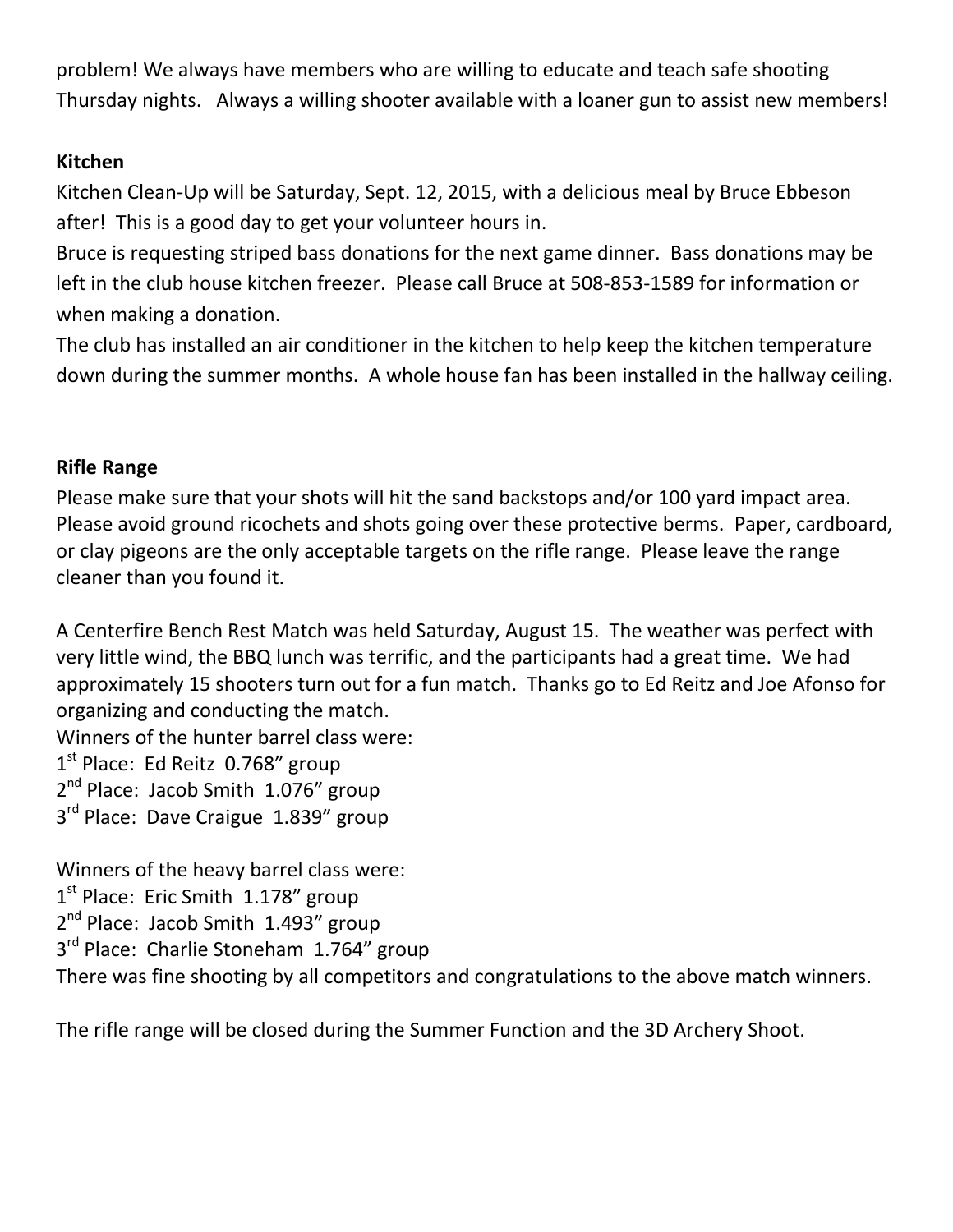There will be a rifle range Shotgun Slug Shoot Match on September 19, 2015 from 10am – 2pm. Two classes: metallic sights at 50 yds. and scope/red dot at 100 yds. Five shots per target from a bench rest position. The fee is \$5.00 per target/class. Lunch will be available.

## **House**

Summer Function: We are looking for volunteers for this fun event on September 13, 2015. Tickets \$8.00 – FREE hotdogs, hamburgers for kids, tickets are for Chicken BBQ – ½ chickens! We will have macaroni and potato salad, baked beans, corn, green beans almandine, desserts. Gary will run the day, and we will have a Planning Mtg. to assign everything. Paul Frasier now has tickets. We will plan on  $\frac{1}{2}$  chickens not quarters. We will have games, golf, archery, etc. Plan on coming for trap shooting from 10 am to noon, then food will be served at 1:30. Bar opens after trap at 12:00 noon.

The rifle range will be closed during the Summer Function.

Please be aware, for the first time, tickets can be purchased for the summer BBQ online as well as at the club. There is a 1\$ upcharge for site fees, however credit/debit cards can be used. Kids 12 and under do not need tickets.

http://www.nimrodleague.org/store/p17/2015 NLH Summer Function Ticket.html If there are any questions, please contact Joseph Afonso at 617-939-1605

Sept. 9<sup>th</sup> – Archery mtg. for Spring Event at 7pm.

Sept. 12, 2015 will be kitchen clean-up from 9am to noon.

Sept. 13, 2015 – Summer Function BBQ

Sept. 19, 2015 Rifle Range Shotgun Slug Shoot

Sept. 19, 2015 EJ private event

Sept 20, High School Reunion

Sept 26, Club rental/function

Sept 27, 2015 Archery 3D Shoot

Oct. 17<sup>th</sup> Astronomy Club from 4pm to 11pm.

Nov. 8, 2015 – Trap Turkey Shoot from 9am to 2pm.

# **Executive Board**

No report given.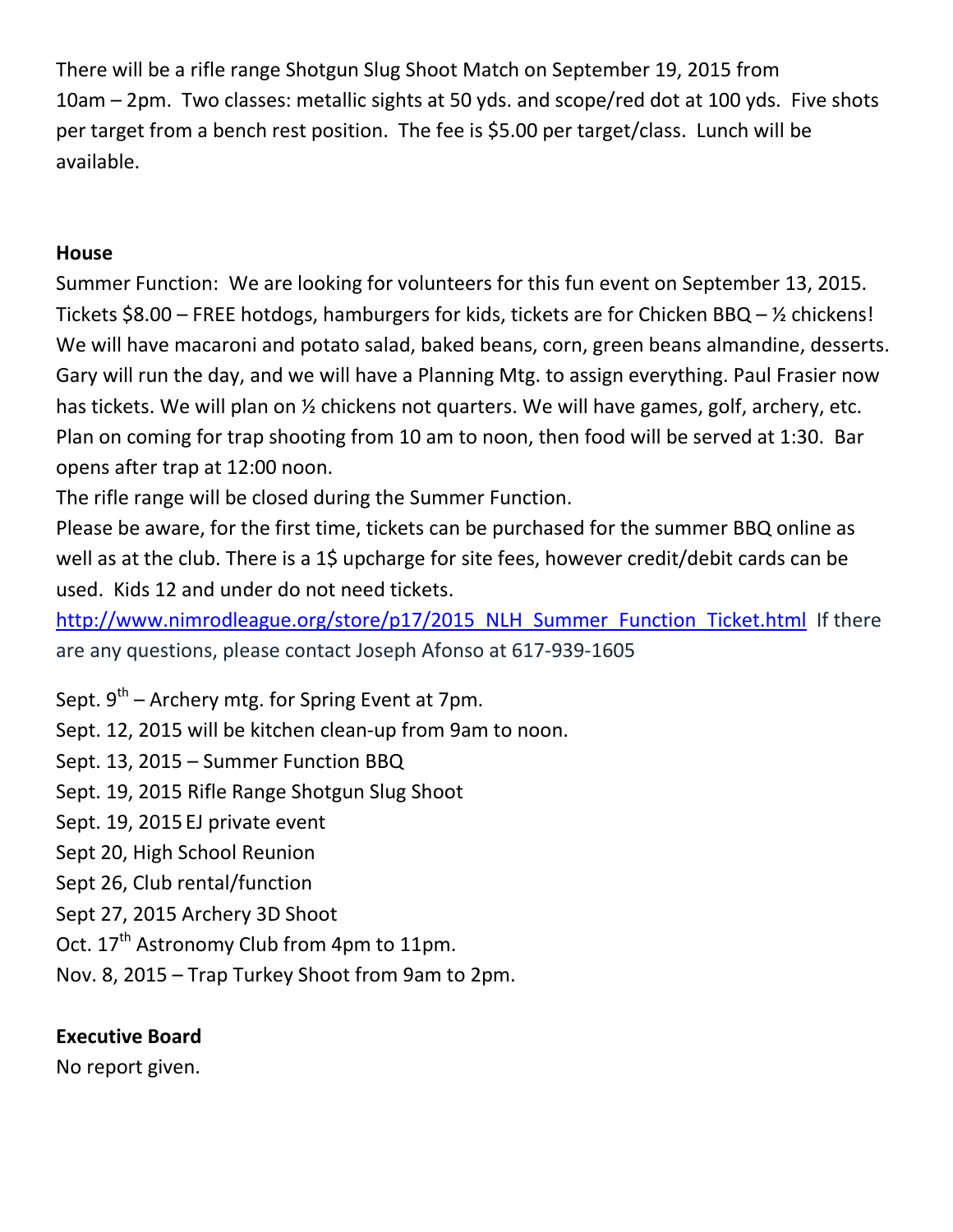# **Grounds**

The club grounds are looking pretty good. Our new John Deere tractor has reached its break in point at 100 hours of use and Padula Brothers came out to give the tractor its first oil change.

A recent thunderstorm downed three trees on the logging trail out to our 3D archery course. Neal had a great response to a last minute E-mail for assistance. Thanks go to Chris and Alex Galkowski, Tina and Chris Gianos, Regina Whitehead, and Joe Clancy. In just a couple of hours the trees were cut and the trail cleared.

The club is now asking for snowplowing bids. The specs remain as they were last year. Interested parties should send bids to the club.

## **Finance**

The trustees report that we are doing well financially despite our investments taking a dip due to market fluctuations recently.

## **Bar**

Some recent functions have brought in additional revenue to the club.

## **Birds**

Recent heavy rainstorms have killed some of the pheasants. The remaining birds are being very well fed with fresh vegetables in addition to their regular feed. They should be nice and plump by opening day.

### **Revenue**

Web Site is up and running with a classified section and embroidered patches and logo clothing available to order through a link. Post your outdoors articles, hunting/fishing gear, ammo, guns, etc. for sale here.

## **Archery**

We will have another Archery 3D Shoot Sept 27, 2015. Registration is from 7am – 11 am. The rifle range will be closed.

Announcement: The Nimrod Club has been selected to host the

3D Massachusetts IBO State Championship 2016 match for the IBO New England Series! This will be a 2 day event on April  $30<sup>th</sup>$  and May 1<sup>st</sup>, expected to bring in 150-200 archers, and is expected to be not only a fun and exciting event, but a great revenue producer for our club. We will need many volunteers to make this a success.